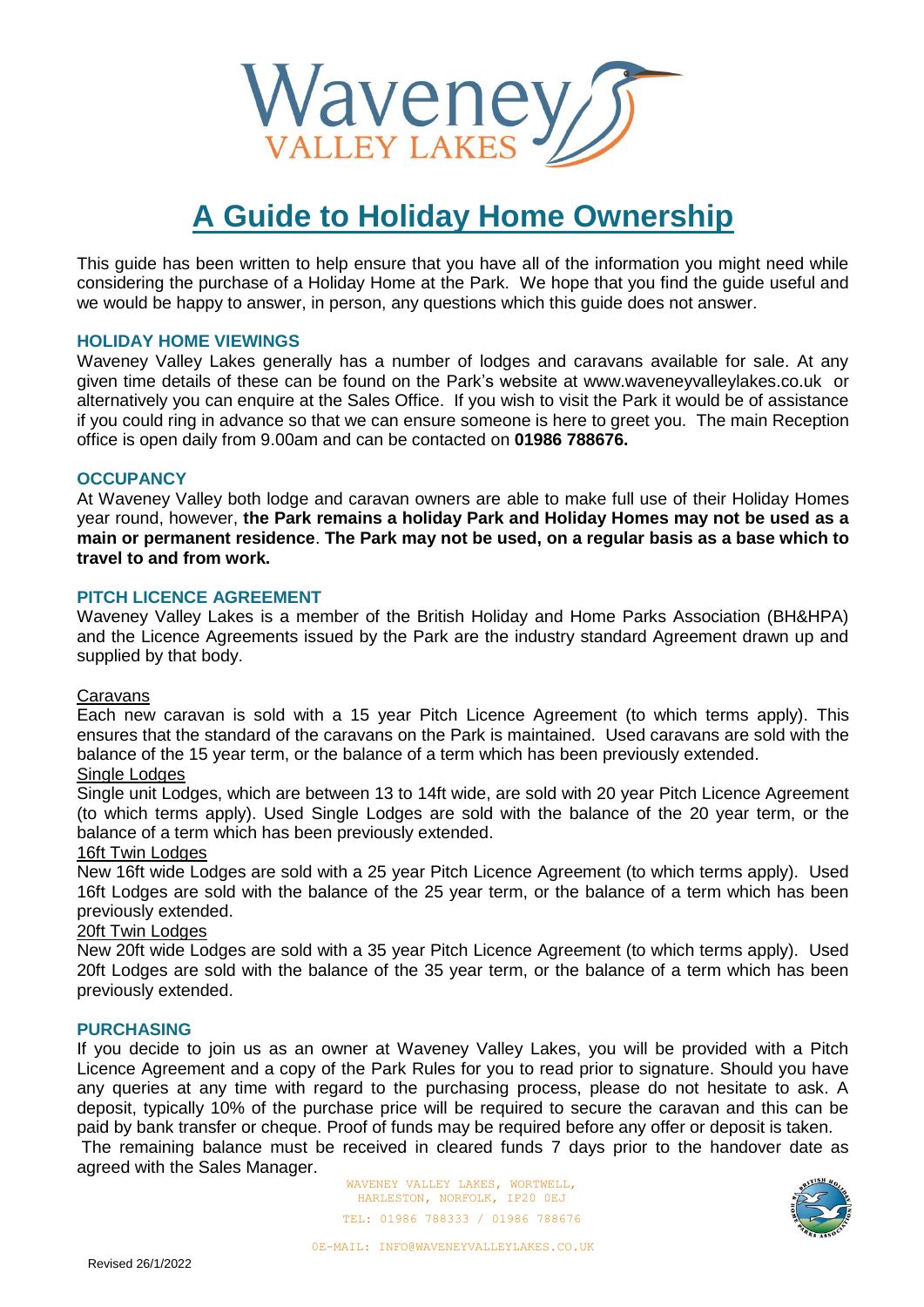

Please note that while documents will be provided for you to read at your convenience at home, all of **the sales documentation must be signed on Park** and cannot be returned pre-signed.

## **LICENCE FEE, RATES and WATER CHARGES**

The Annual charges for each category of Holiday Home are detailed in the table below. The term for the annual charge, except the non-domestic rates, runs annually from  $1<sup>st</sup>$  April to  $31<sup>st</sup>$  March with fees due one month in advance on 1<sup>st</sup> March.

The non-domestic rates are charged separately following notification to us from the local council, in May or June. When considering ownership here we recommend taking these payments into account for budgeting purposes.

|                                               | Caravan<br>with<br>water meter                                                             | Single<br>Lodge | 16ft Twin<br>Lodge | 20ft Twin<br>Lodge |
|-----------------------------------------------|--------------------------------------------------------------------------------------------|-----------------|--------------------|--------------------|
| Licence Fee<br>Inc vat                        | £4,322.75                                                                                  | £4,881.73       | £5,440.73          | £6,031.13          |
| <b>Water Rates</b><br>Inc vat                 | Water recharged at a rate of £1.51 per m <sup>3</sup><br>(Correct rate as of January 2021) |                 |                    |                    |
| Refuse<br>Inc vat                             | £184.31                                                                                    |                 |                    |                    |
| <b>Electricity Standing Charge</b><br>Inc Vat | £10.77                                                                                     |                 |                    |                    |
| <b>Total Pitch Fee</b><br>(2022/2023)         | £4,517.83                                                                                  | £5,076.81       | £5,635.81          | £6,226.21          |
| Non-domestic Rates<br>Inc Vat $*$             | £316.80                                                                                    | £316.80         | £496.80            | £496.80            |
| <b>Total Annual Fees</b>                      | £4,834.63                                                                                  | £5,393.61       | £6,132.61          | £6,723.01          |

**\****The rates figures shown are the latest available but are liable to change due to the national business rating revaluation currently in progress.*

#### **WATER**

Water meters are fitted to all of the Lodges and Caravans on the Park. Consumption is invoiced periodically with the charges being calculated from the meter reading. A current pence per unit charge is available on request.

## **ELECTRICITY**

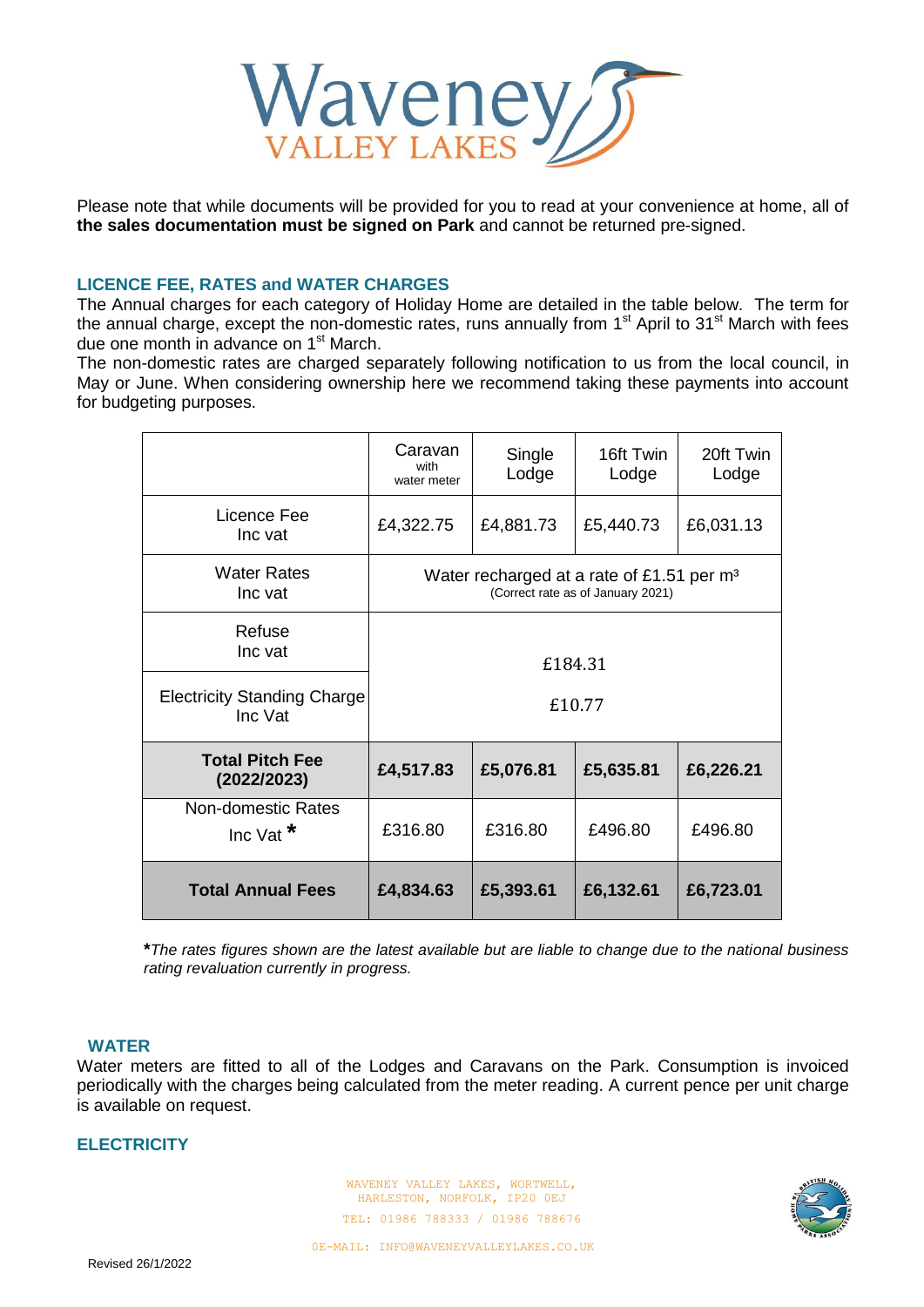

Electricity is invoiced quarterly, with the charges being calculated from the caravan meter reading. A pence per unit charge is available on request, all electricity charges attract VAT at 5%.

#### **GAS**

Where a Holiday Home has piped gas the consumption is invoiced quarterly, with the charges being calculated from the caravan meter reading. A pence per unit charge is available on request, all gas charges attract VAT at 5%. Where piped gas is unavailable gas is supplied from 47kg bottles. These can be purchased from the Park Office at a price (£89.99 inc vat, at April 2022) which includes delivery and connection.

Holiday Home owners are required to have their Lodge or Caravan checked annually by a Gas Safe engineer. The Park can arrange this at a cost of approximately £100 plus vat.

#### **INSURANCE**

While we do not have a preferred or recommended insurance provider, we are obliged to ensure that all Holiday Homes are properly insured, that premiums have been paid and that we hold a current copy of your Insurance Certificate on file. We will therefore ask you to arrange insurance from the agreed handover date and to provide us with a copy of the certificate to confirm this. Be wary of price comparison sites that offer cheap Park Home insurance as we are a holiday park these in the event of a claim would be invalid policies.

When you arrange your insurance please ensure the insurance is for the cover of a 'Holiday Home' and not for a 'Park Home', and that the insurance is on a 'new for old' basis, and not based on 'market value'.

## **DECKING, SWIMS and FENCING**

If you wish to have a deck or swim constructed, or would like a fence around your caravan (providing your Holiday Home is not within the 'open plan' area of the Park), then this should be discussed and agreed with the Sales Manager or General Manager at the time of purchase.

## **LETTING**

Sub-letting of Caravans or Lodges is not permitted. Immediate family members are welcome to stay, however, we do ask that the Park Office be notified whenever family members will be staying while the Lodge or Caravan owner is absent.

#### **PETS**

Holiday Home owners are permitted to bring a maximum of two dogs onto the Park. Dogs must be kept on a lead at all times and any fouling must be cleared away immediately. As we wish to preserve the Park's bird life we regret that we do not allow Holiday Home owners to bring cats to the Park.

#### **PARK RULES**

A copy of the Park rules is available from the Sales Office or the Park Office. These exist to ensure that everyone using the Park has a safe and enjoyable time.